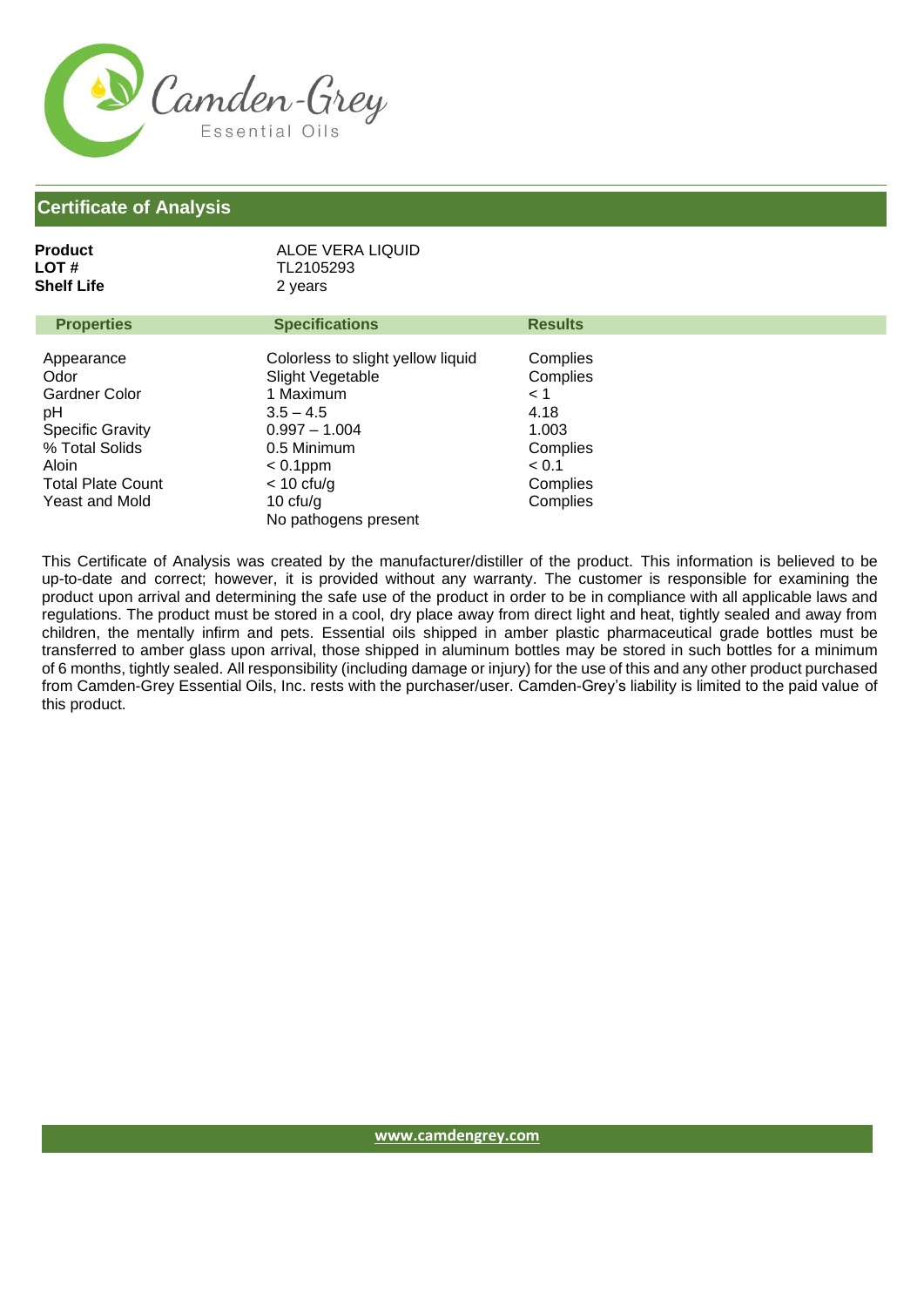

### **Certificate of Analysis**

| LOT#<br>Shelf Life                                                                                                                                   | TL2105271<br>2 years                                                                                                                                                                     |                                                                                                |  |
|------------------------------------------------------------------------------------------------------------------------------------------------------|------------------------------------------------------------------------------------------------------------------------------------------------------------------------------------------|------------------------------------------------------------------------------------------------|--|
| <b>Properties</b>                                                                                                                                    | <b>Specifications</b>                                                                                                                                                                    | <b>Results</b>                                                                                 |  |
| Appearance<br>Odor<br><b>Gardner Color</b><br>pH<br><b>Specific Gravity</b><br>% Total Solids<br>Aloin<br><b>Total Plate Count</b><br>Yeast and Mold | Colorless to slight yellow liquid<br>Slight Vegetable<br>1 Maximum<br>$3.5 - 4.5$<br>$0.997 - 1.004$<br>0.5 Minimum<br>$< 0.1$ ppm<br>$<$ 10 cfu/g<br>10 $ctu/g$<br>No pathogens present | Complies<br>Complies<br>$\leq 1$<br>4.18<br>1.003<br>Complies<br>< 0.1<br>Complies<br>Complies |  |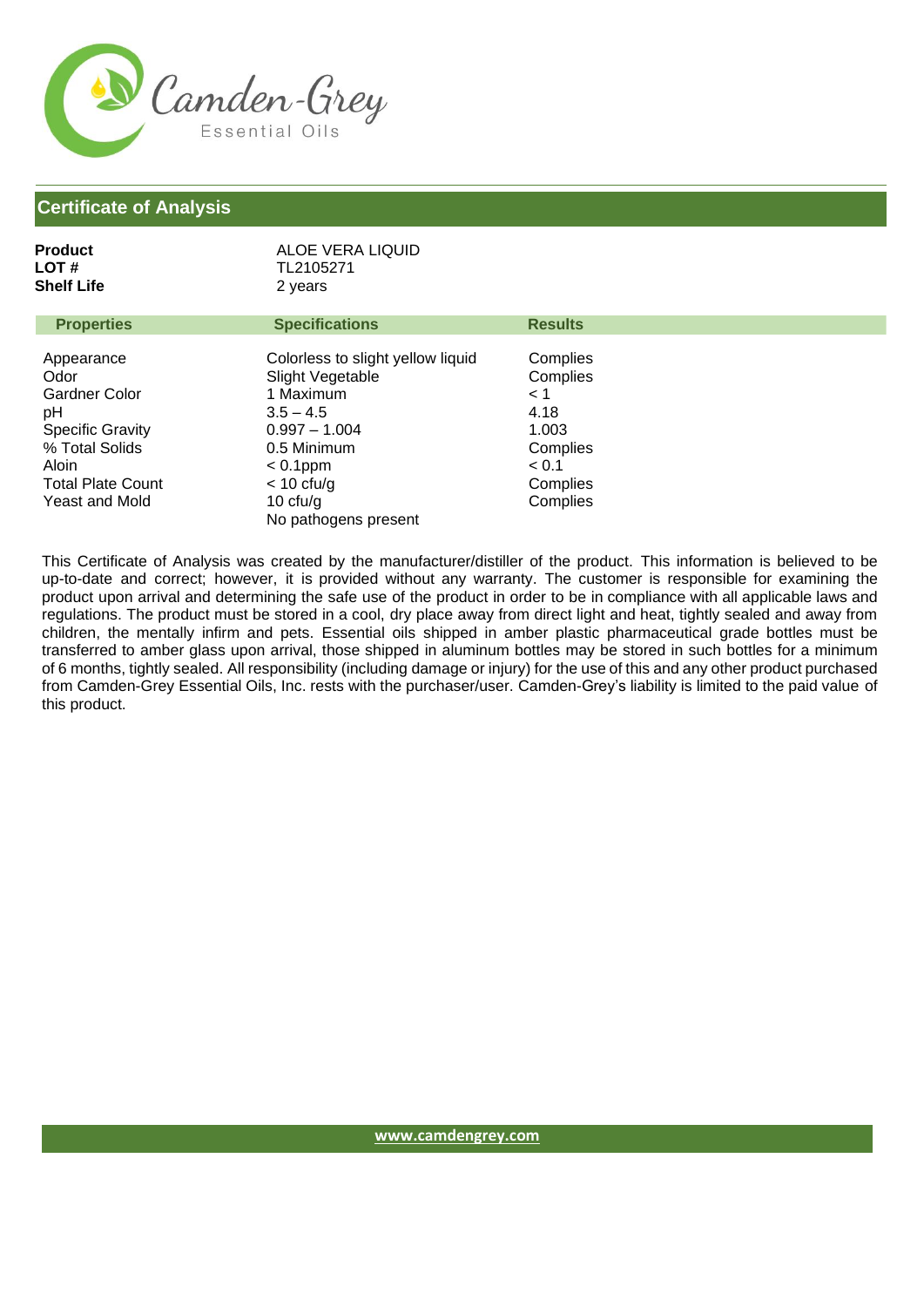

### **Certificate of Analysis**

| LOT#<br>Shelf Life                                                                                                                                   | TL2102116<br>2 years                                                                                                                                                                     |                                                                                                |
|------------------------------------------------------------------------------------------------------------------------------------------------------|------------------------------------------------------------------------------------------------------------------------------------------------------------------------------------------|------------------------------------------------------------------------------------------------|
| <b>Properties</b>                                                                                                                                    | <b>Specifications</b>                                                                                                                                                                    | <b>Results</b>                                                                                 |
| Appearance<br>Odor<br><b>Gardner Color</b><br>pH<br><b>Specific Gravity</b><br>% Total Solids<br>Aloin<br><b>Total Plate Count</b><br>Yeast and Mold | Colorless to slight yellow liquid<br>Slight Vegetable<br>1 Maximum<br>$3.5 - 4.5$<br>$0.997 - 1.004$<br>0.5 Minimum<br>$< 0.1$ ppm<br>$<$ 10 cfu/g<br>10 $ctu/g$<br>No pathogens present | Complies<br>Complies<br>$\leq 1$<br>4.16<br>1.003<br>Complies<br>< 0.1<br>Complies<br>Complies |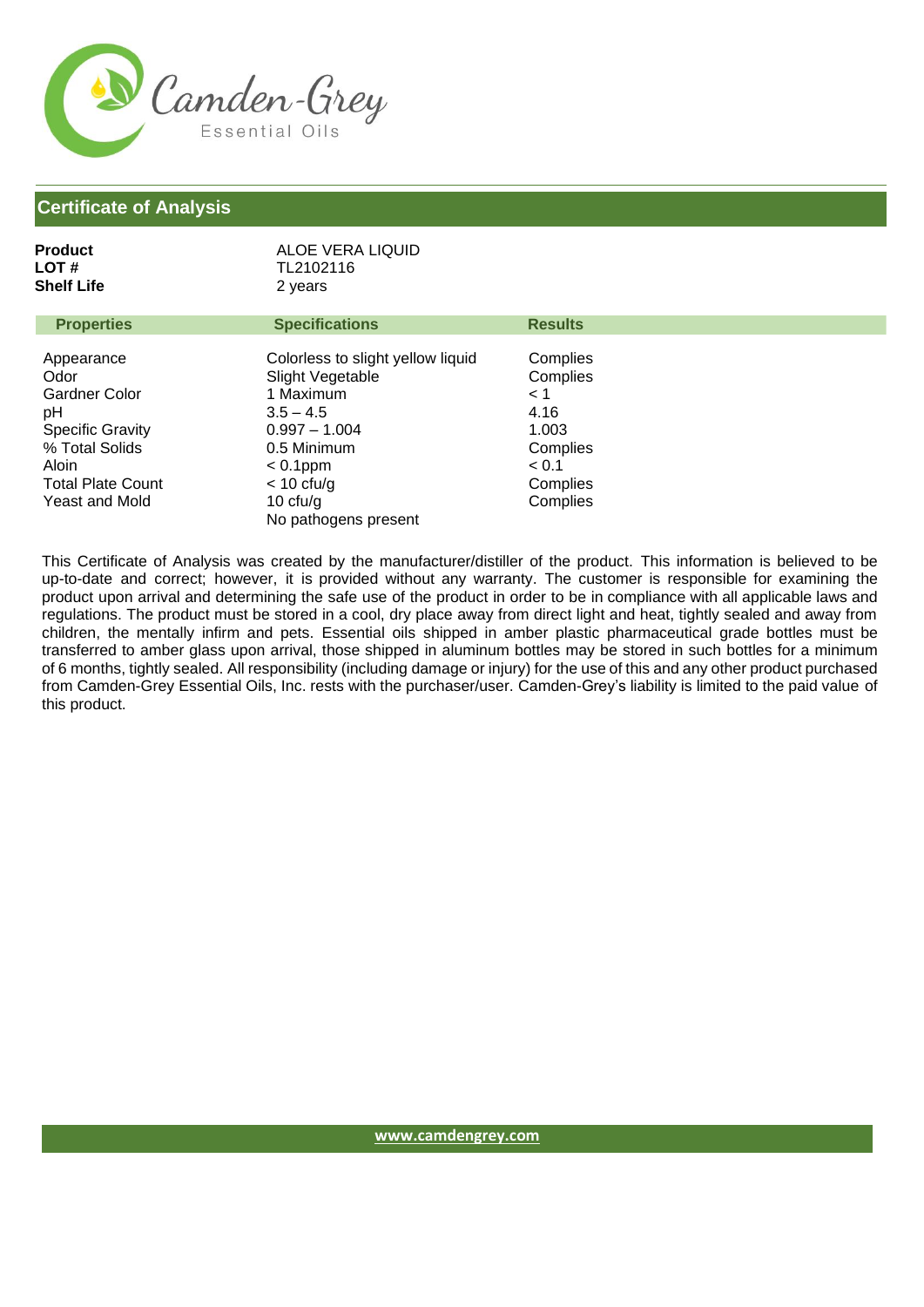

**Product**

| <b>LOT#</b><br>Shelf Life                                                                                                                            | TL2101050<br>2 years                                                                                                                                                                     |                                                                                                |  |
|------------------------------------------------------------------------------------------------------------------------------------------------------|------------------------------------------------------------------------------------------------------------------------------------------------------------------------------------------|------------------------------------------------------------------------------------------------|--|
| <b>Properties</b>                                                                                                                                    | <b>Specifications</b>                                                                                                                                                                    | <b>Results</b>                                                                                 |  |
| Appearance<br>Odor<br><b>Gardner Color</b><br>pH<br><b>Specific Gravity</b><br>% Total Solids<br>Aloin<br><b>Total Plate Count</b><br>Yeast and Mold | Colorless to slight yellow liquid<br>Slight Vegetable<br>1 Maximum<br>$3.5 - 4.5$<br>$0.997 - 1.004$<br>0.5 Minimum<br>$< 0.1$ ppm<br>$<$ 10 cfu/g<br>10 $ctu/g$<br>No pathogens present | Complies<br>Complies<br>$\leq 1$<br>4.17<br>1.004<br>Complies<br>< 0.1<br>Complies<br>Complies |  |

ALOE VERA LIQUID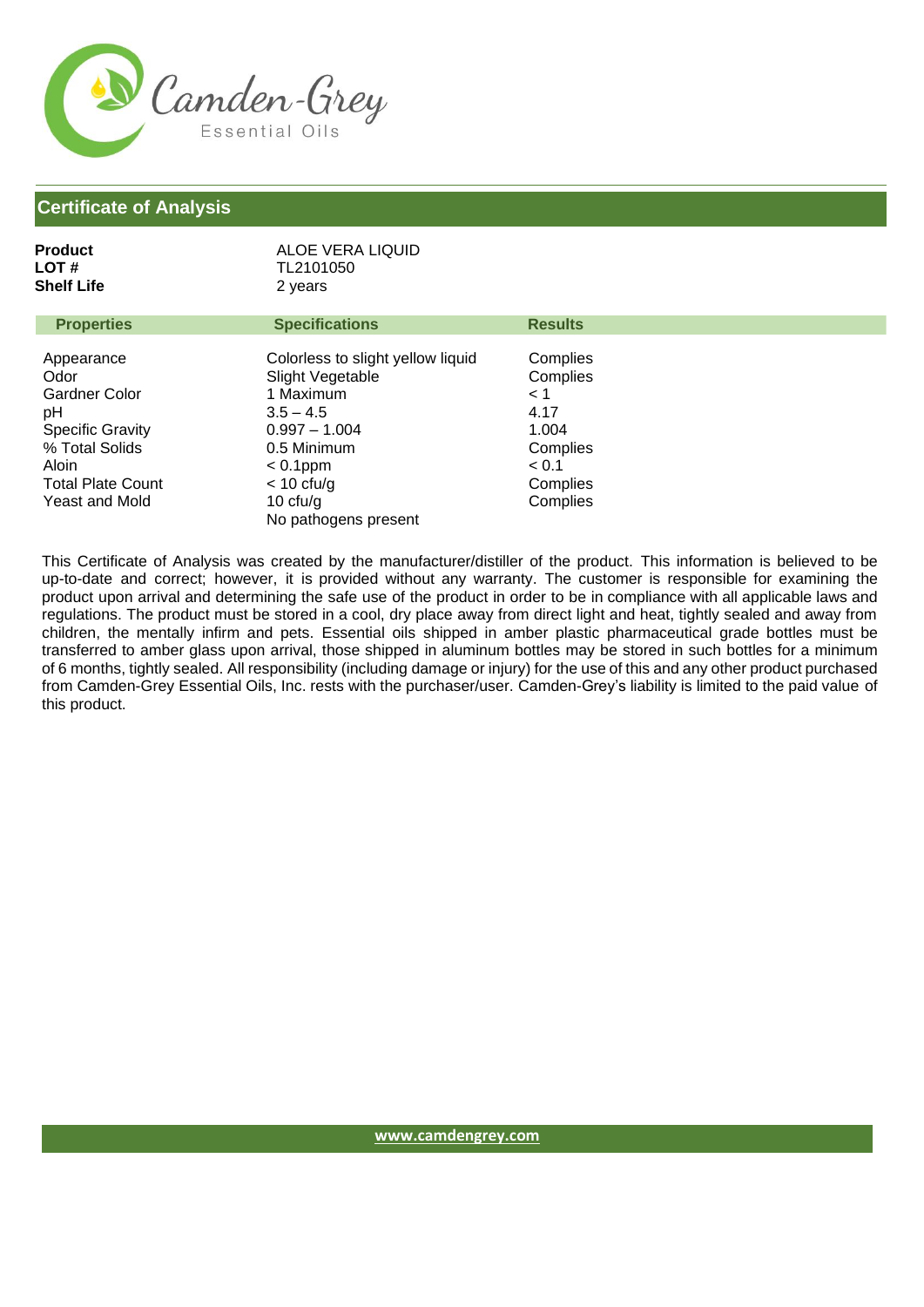

### **Certificate of Analysis**

| <b>LOT#</b><br>Shelf Life                                                                                                                            | TL2101015<br>2 years                                                                                                                                                                     |                                                                                                |
|------------------------------------------------------------------------------------------------------------------------------------------------------|------------------------------------------------------------------------------------------------------------------------------------------------------------------------------------------|------------------------------------------------------------------------------------------------|
| <b>Properties</b>                                                                                                                                    | <b>Specifications</b>                                                                                                                                                                    | <b>Results</b>                                                                                 |
| Appearance<br>Odor<br><b>Gardner Color</b><br>рH<br><b>Specific Gravity</b><br>% Total Solids<br>Aloin<br><b>Total Plate Count</b><br>Yeast and Mold | Colorless to slight yellow liquid<br>Slight Vegetable<br>1 Maximum<br>$3.5 - 4.5$<br>$0.997 - 1.004$<br>0.5 Minimum<br>$< 0.1$ ppm<br>$<$ 10 cfu/g<br>10 $ctu/g$<br>No pathogens present | Complies<br>Complies<br>$\leq 1$<br>4.14<br>1.003<br>Complies<br>< 0.1<br>Complies<br>Complies |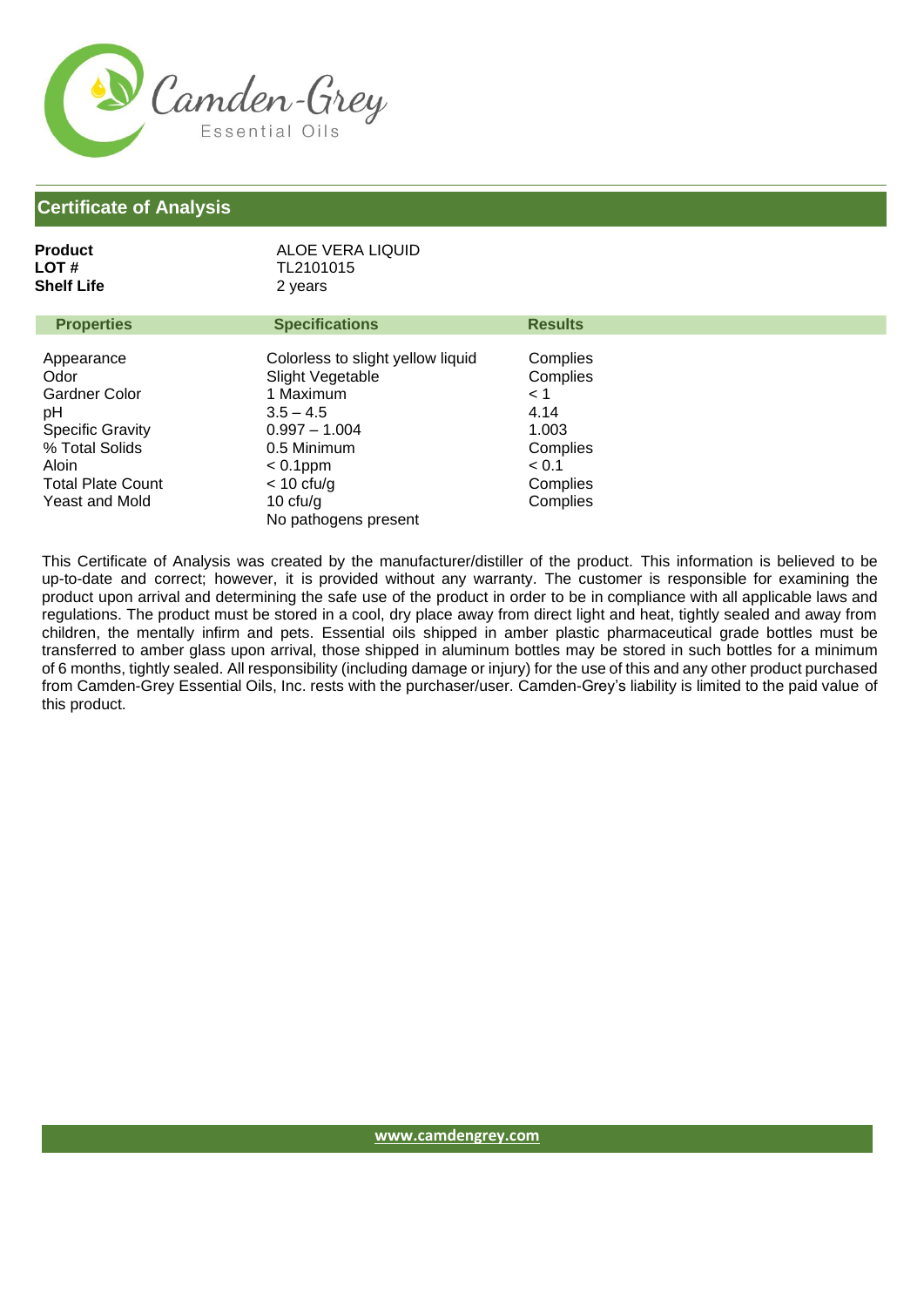

| ALOE VERA LIQUID<br>TL2010754<br>2 years |                |
|------------------------------------------|----------------|
|                                          | <b>Results</b> |
| Colorless to slight yellow liquid        | Complies       |
| Slight Vegetable                         | Complies       |
| 1 Maximum                                | $<$ 1          |
| $3.5 - 4.5$                              | 4.13           |
| $0.997 - 1.004$                          | 1.003          |
| 0.5 Minimum                              | Complies       |
| $< 0.1$ ppm                              | < 0.1          |
| $<$ 10 cfu/g                             | Complies       |
| $<$ 10 cfu/g<br>No pathogens present     | Complies       |
|                                          |                |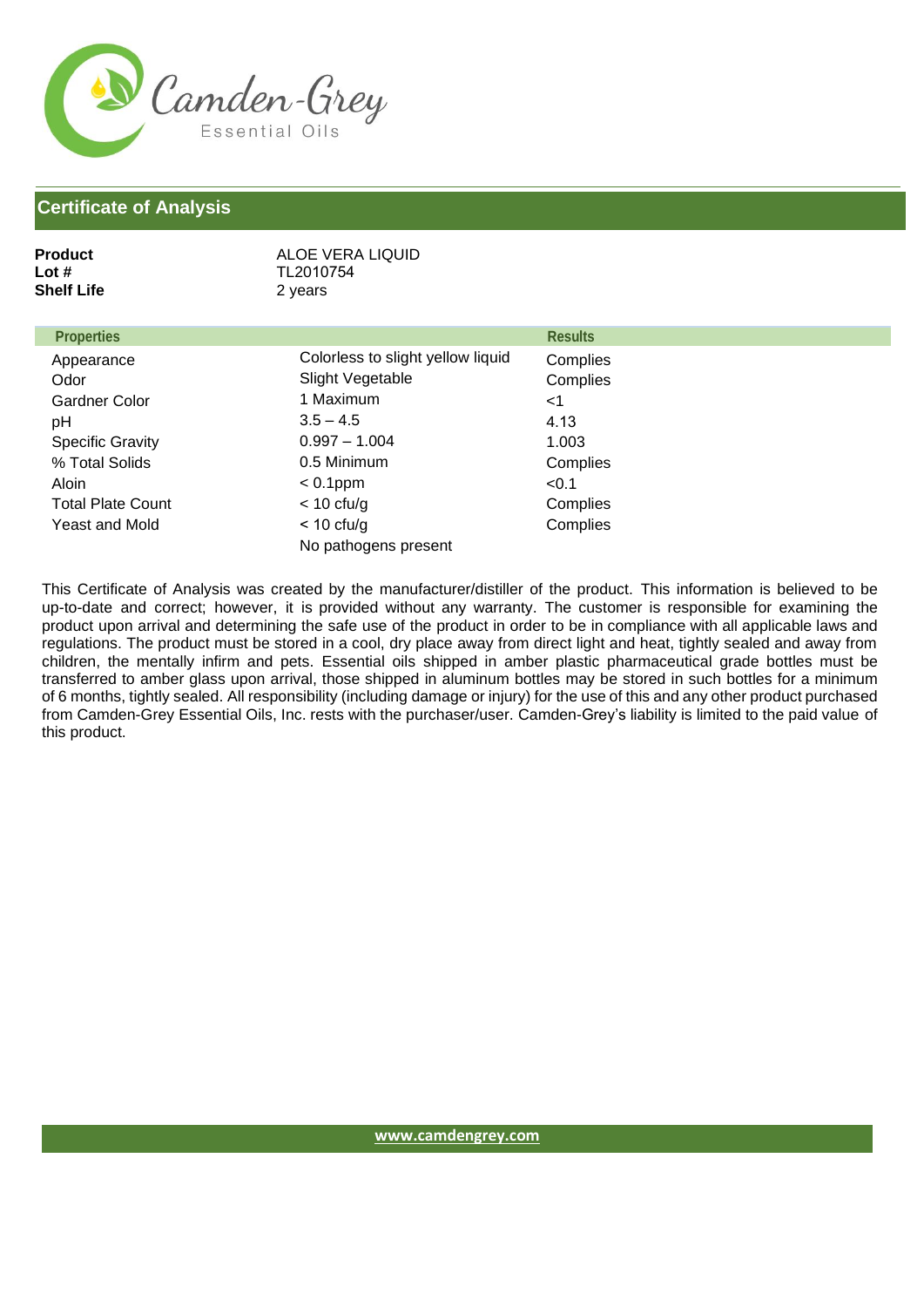

| <b>Product</b><br>Lot $#$<br><b>Shelf Life</b> | ALOE VERA LIQUID<br>TL2007602<br>2 years |                |
|------------------------------------------------|------------------------------------------|----------------|
| <b>Properties</b>                              |                                          | <b>Results</b> |
| Appearance                                     | Colorless to slight yellow liquid        | Complies       |
| Odor                                           | Slight Vegetable                         | Complies       |
| <b>Gardner Color</b>                           | 1 Maximum                                | $<$ 1          |
| pH                                             | $3.5 - 4.5$                              | 4.13           |
| <b>Specific Gravity</b>                        | $0.997 - 1.004$                          | 1.003          |
| % Total Solids                                 | 0.5 Minimum                              | Complies       |
| Aloin                                          | $< 0.1$ ppm                              | < 0.1          |
| <b>Total Plate Count</b>                       | $<$ 10 cfu/g                             | Complies       |
| Yeast and Mold                                 | $<$ 10 cfu/g                             | Complies       |
|                                                | No pathogens present                     |                |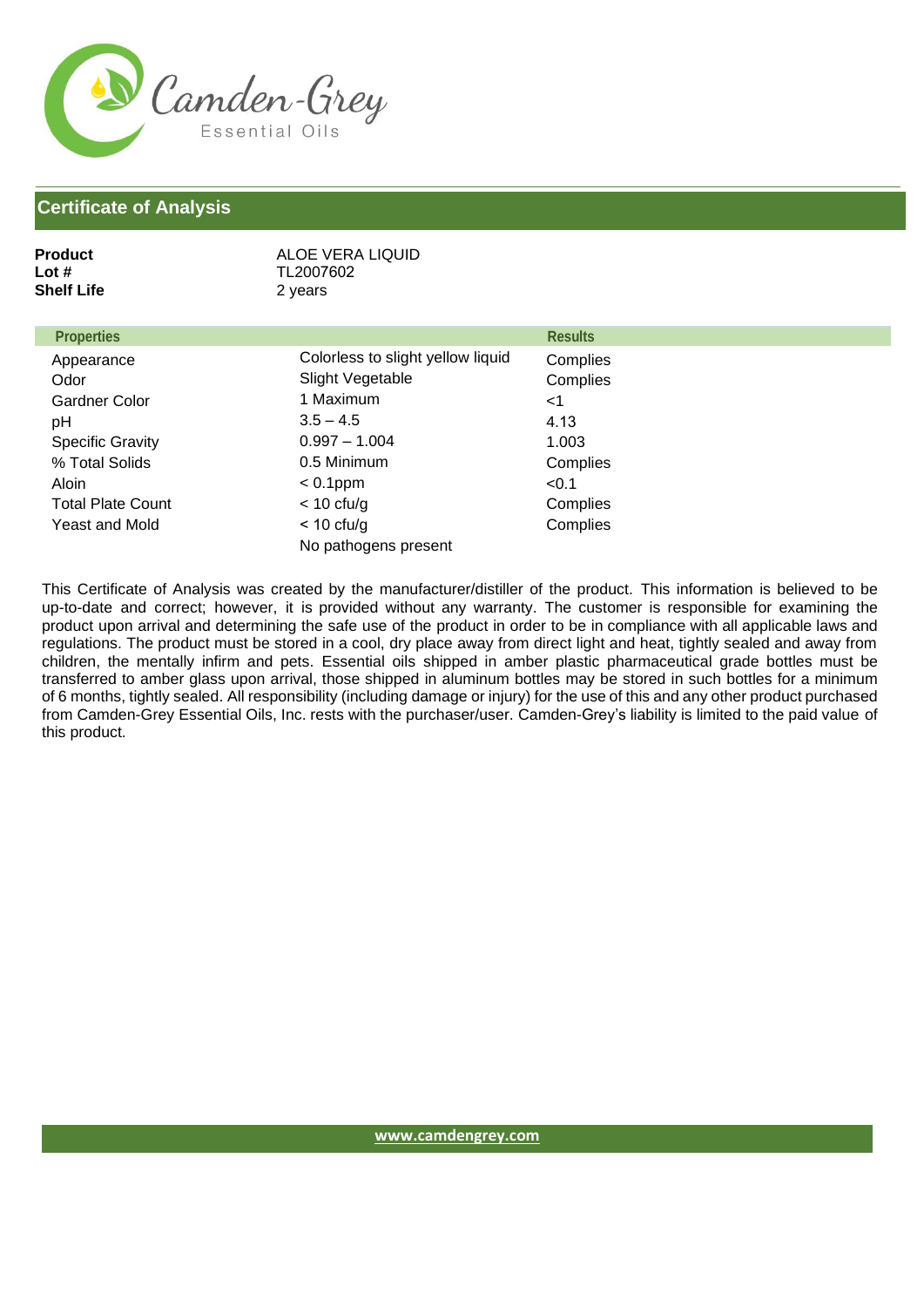

| ALOE VERA LIQUID<br>TL2008635<br>2 years     |                |
|----------------------------------------------|----------------|
|                                              | <b>Results</b> |
| Colorless to slight yellow liquid            | Complies       |
| Slight Vegetable                             | Complies       |
| 1 Maximum                                    | $<$ 1          |
| $3.5 - 4.5$                                  | 4.12           |
| $0.997 - 1.004$                              | 1.003          |
| 0.5 Minimum                                  | Complies       |
| $< 0.1$ ppm                                  | < 0.1          |
| $<$ 10 cfu/g                                 | Complies       |
| $< 10 \text{ cfu/g}$<br>No pathogens present | Complies       |
|                                              |                |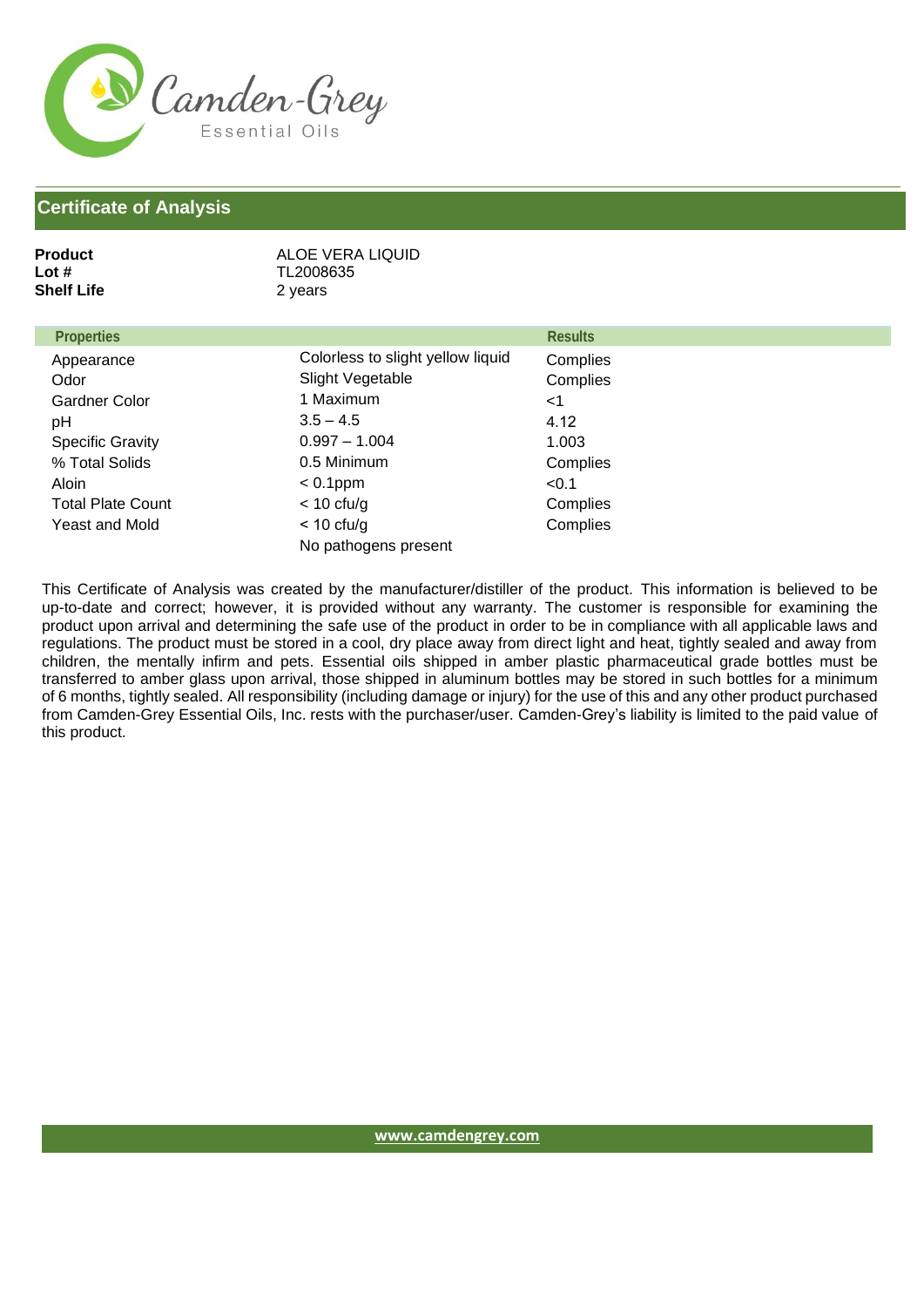

| <b>Product</b><br>Lot $#$<br><b>Shelf Life</b> | ALOE VERA LIQUID<br>TL2005445<br>2 years     |                |
|------------------------------------------------|----------------------------------------------|----------------|
| <b>Properties</b>                              |                                              | <b>Results</b> |
| Appearance                                     | Colorless to slight yellow liquid            | Complies       |
| Odor                                           | Slight Vegetable                             | Complies       |
| <b>Gardner Color</b>                           | 1 Maximum                                    | $<$ 1          |
| pH                                             | $3.5 - 4.5$                                  | 4.18           |
| <b>Specific Gravity</b>                        | $0.997 - 1.004$                              | 1.003          |
| % Total Solids                                 | 0.5 Minimum                                  | Complies       |
| Aloin                                          | $< 0.1$ ppm                                  | < 0.1          |
| <b>Total Plate Count</b>                       | $<$ 10 cfu/g                                 | Complies       |
| Yeast and Mold                                 | $< 10 \text{ ctu/g}$<br>No pathogens present | Complies       |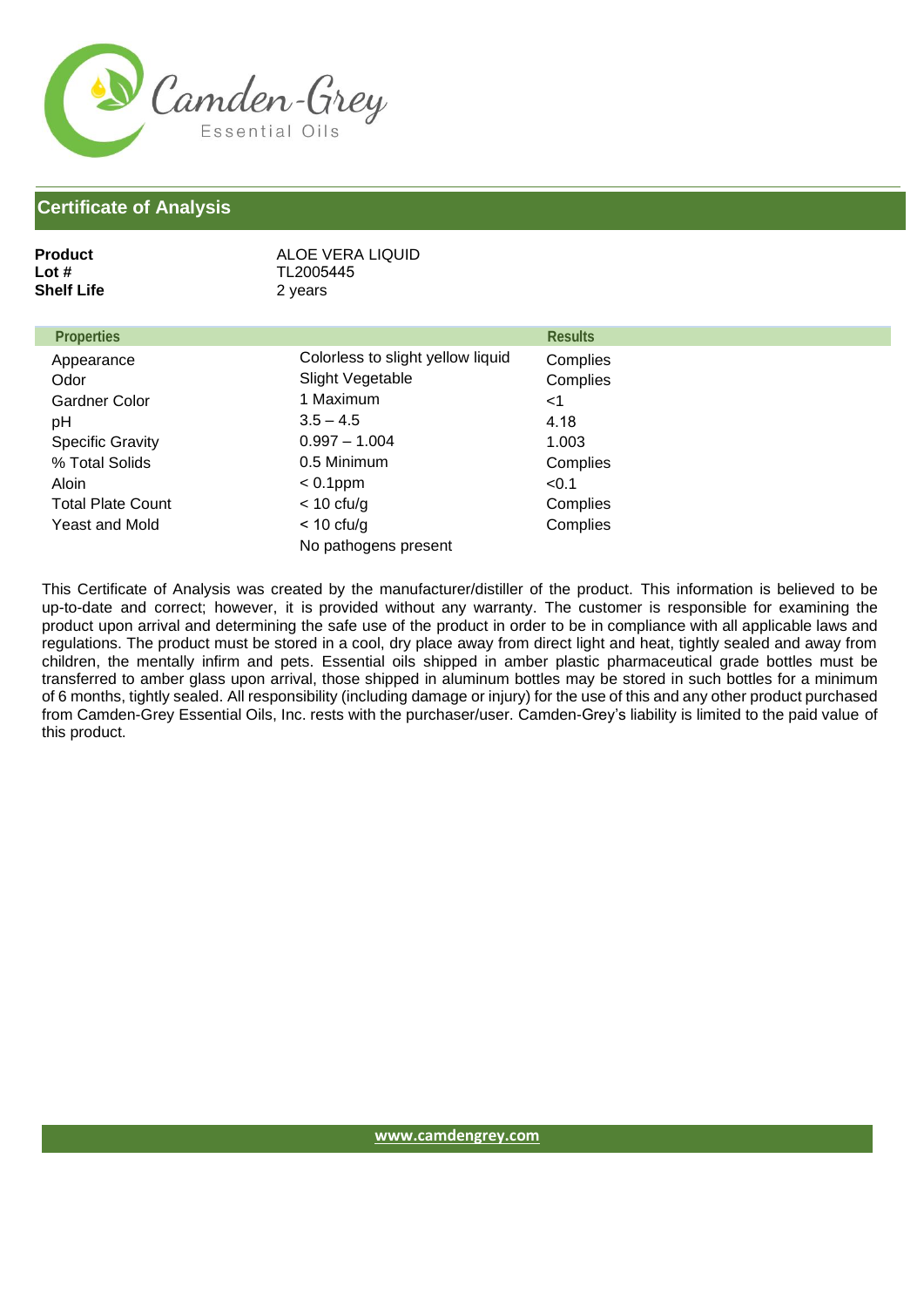

| <b>Product</b><br>Lot $#$<br><b>Shelf Life</b> | ALOE VERA LIQUID<br>TL2004288<br>2 years |                |
|------------------------------------------------|------------------------------------------|----------------|
| <b>Properties</b>                              |                                          | <b>Results</b> |
| Appearance                                     | Colorless to slight yellow liquid        | Complies       |
| Odor                                           | Slight Vegetable                         | Complies       |
| Gardner Color                                  | 1 Maximum                                | $<$ 1          |
| pH                                             | $3.5 - 4.5$                              | 4.18           |
| <b>Specific Gravity</b>                        | $0.997 - 1.004$                          | 1.003          |
| % Total Solids                                 | 0.5 Minimum                              | Complies       |
| <b>Aloin</b>                                   | $< 0.1$ ppm                              | < 0.1          |
| <b>Total Plate Count</b>                       | $<$ 10 cfu/g                             | Complies       |
| Yeast and Mold                                 | $<$ 10 cfu/g<br>No pathogens present     | Complies       |
|                                                |                                          |                |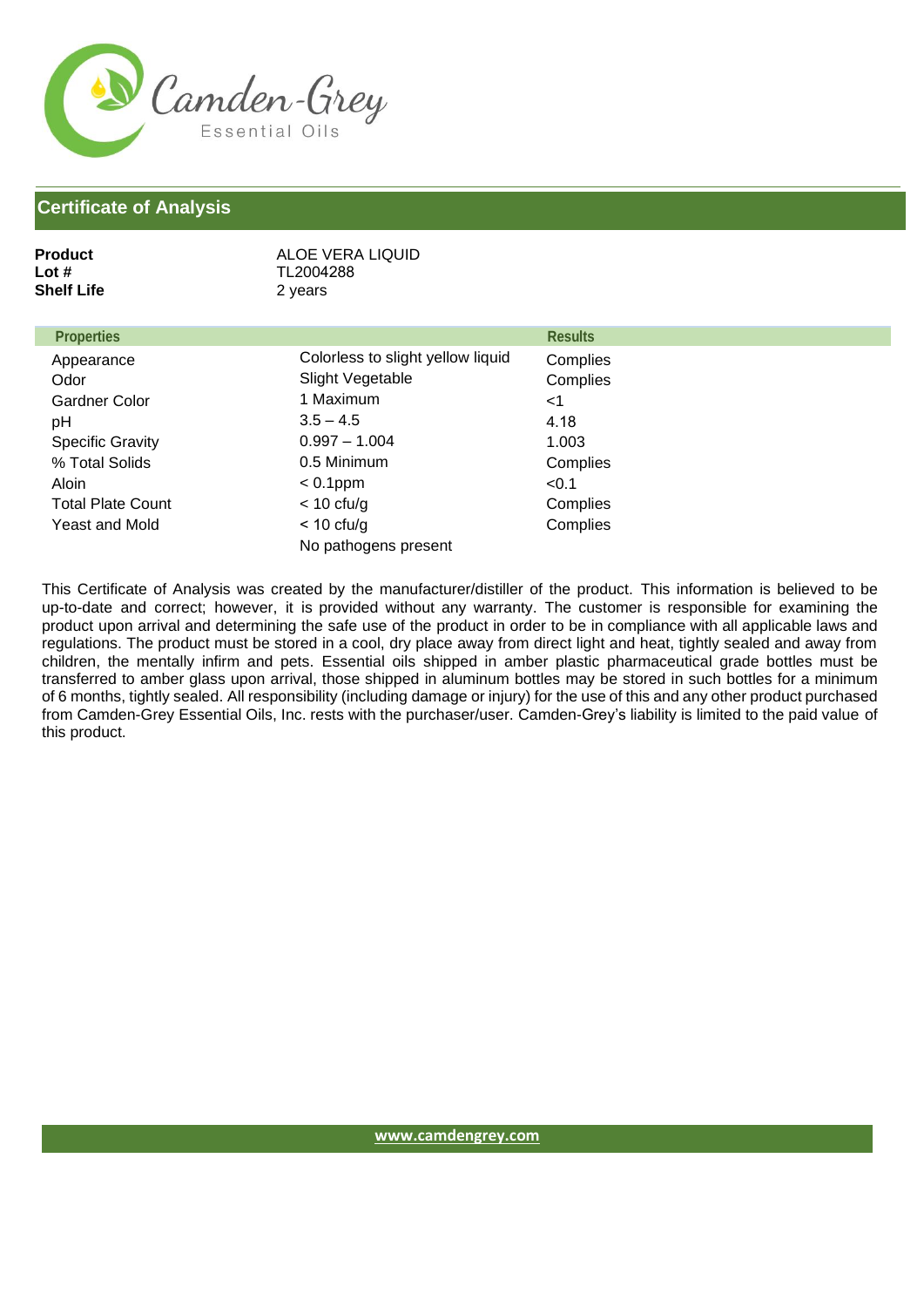

## **Certificate of Analysis**

| Lot #<br><b>Shelf Life</b> | TL2003167<br>2 years              |                |
|----------------------------|-----------------------------------|----------------|
| <b>Properties</b>          | <b>Specifications</b>             | <b>Results</b> |
| Appearance                 | Colorless to slight yellow liquid | Complies       |
| Odor                       | Slight Vegetable                  | Complies       |
| <b>Gardner Color</b>       | 1 Maximum                         | <1             |
| рH                         | $3.5 - 4.5$                       | 4.20           |
| <b>Specific Gravity</b>    | $0.997 - 1.004$                   | 1.003          |
| % Total Solids             | 0.5 Minimum                       | Complies       |
| Aloin                      | $< 0.1$ ppm                       | < 0.1          |
| <b>Total Plate Count</b>   | $< 10$ cfu/g                      | Complies       |
| <b>Yeast and Mold</b>      | 10 $ctu/g$                        | Complies       |
|                            | No pathogens present              |                |